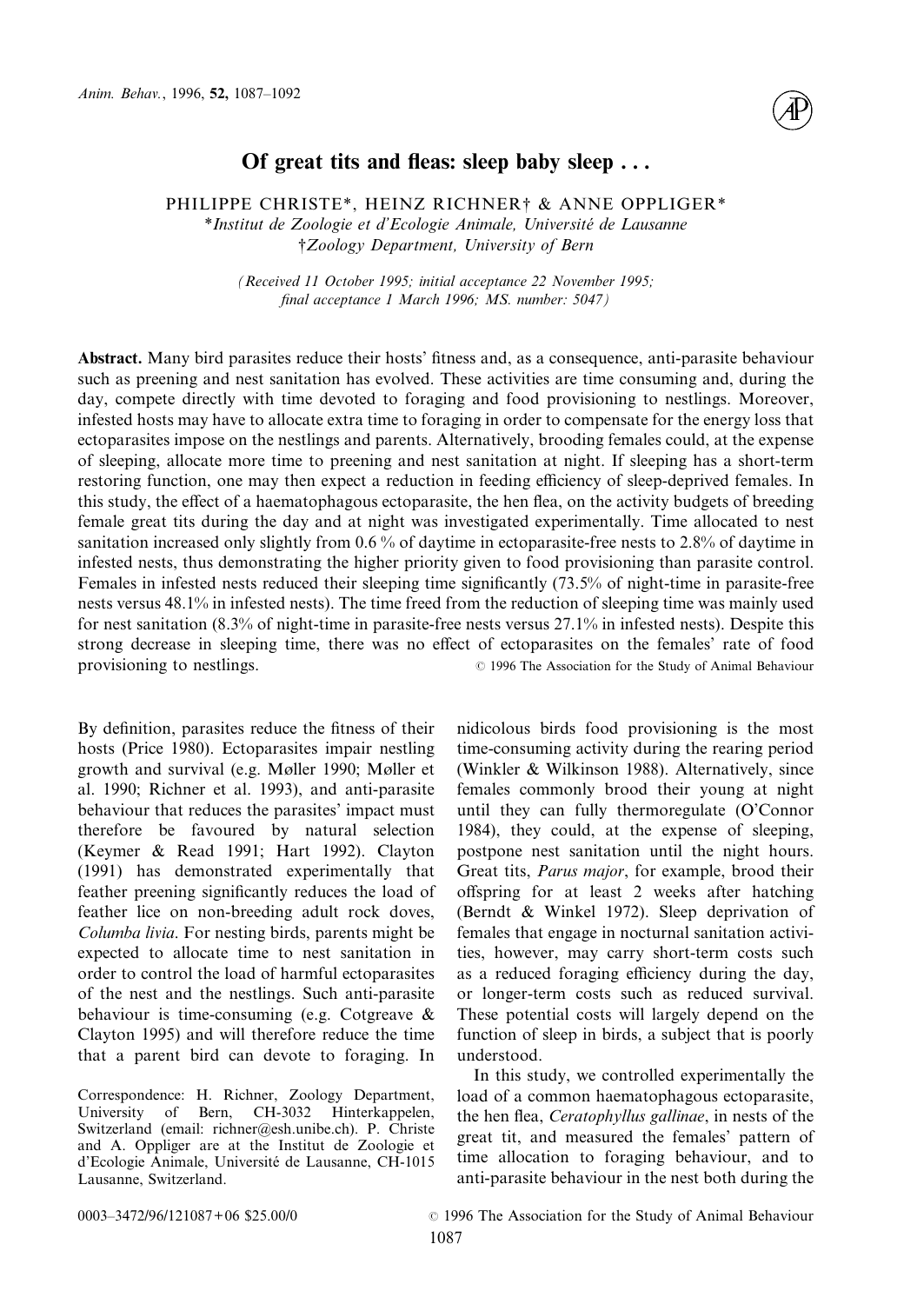day and at night. The main analysis concerns the trade-off between sleeping and nest sanitation, and the potential trade-off between sleeping at night and foraging during the day.

### **METHODS**

We carried out the study during the breeding seasons of 1991–1992 in a beech-dominated forest adjacent to the campus of the University of Lausanne, Switzerland. Nestboxes were installed in 1989 and have been used since by great tits and blue tits, *P. caeruleus*. The hen flea is a common ectoparasite of both species (Harper et al. 1992), and affects components of reproduction in this study population (Richner et al. 1993; Oppliger et al. 1994). For the present experiment, we infested half of the nests of the study population three times between laying of the first egg and hatching of the nestlings with 20 fleas each time. We kept the other half of the nests parasite-free by regularly heat-treating them with a microwave appliance. This treatment produces a highly significant difference in flea numbers in the two experimental nest types (for details see Richner et al. 1993; Heeb et al. 1996). A total of 60 fleas is less than we usually find in naturally infested nestboxes, but more than the number that immigrate naturally over one breeding season into previously cleaned nestboxes (Heeb et al. 1996). We recorded the behaviour of female parents 12 days after hatching. Mean filming date was 4 June ( $\pm$  14 days sp) with sunrise at 0545 hours and sunset at 2120 hours. The hen fleas' generation cycle lasts from 20 to 40 days, and therefore at least the fleas that were introduced at the egg-laying stage had produced a new generation by the time we filmed the females' behaviour. Presence of adult fleas 12 days after hatching was verified both from the films and from nestbox inspections during the day.

For filming, an infra-red light source and an infra-red sensitive video camera were mounted inside the nestbox. A timer switched the camera on at midnight and off at 0300 hours. We recorded 15 females in parasite-free boxes and 14 females in infested ones. From the films, we monitored four types of behaviour, termed sleeping, resting, nest sanitation and grooming. These categories sum up to 100% of time. Following Amlaner & Ball (1983) sleeping is defined here as the time when the beak is pointed backwards and tucked under the scapulars (classical sleep posture), resting is defined as the time when the beak is pointed forward and the eyes opened. Only rarely do females close the eyes in this position. This position is generally followed by the sleep position described above. Nest sanitation is defined as a period of active search with the head dug into the nest material. Grooming is defined as the combined time when the female is preening her feathers or scratching her body with the legs (Clayton & Cotgreave 1994).

We calculated the total duration of each activity by summing the length of each behaviour bout that occurred during the 3 h of filming. The following morning, between 0900 hours and noon, we filmed each nest for a further 3 h and monitored nest sanitation activities and the female's feeding rate. Of the video recordings taken during the day, 25 films were of sufficient quality to be viewed, giving a sample size of 13 parasite-free nests and 12 infested nests. The percentage of an hour taken up by each activity and mean bout length of each activity were then calculated for each nest. For the statistical analysis, the percentages were arcsine transformed and 95% confidence limits calculated. Among the activities performed at night, only sleeping and nest sanitation were tested for significance. The two percentages for these activities do not sum to 100, and a possible non-independence of the two activities is therefore not considered as a particular problem. For the graphical presentation, the arcsine values were re-transformed into percentages. If the transformed data were not normally distributed, we used non-parametric tests. For the statistical comparison of bout lengths of sleeping, nest sanitation, resting and grooming in infested and parasite-free nests, we applied a Bonferroni correction by setting the alpha-level for significant differences to 0.0125.

## **RESULTS**

#### **Nest Sanitation During the Day**

Females in infested nests allocated more time to nest sanitation (Fig. 1) than females in parasitefree nests. The difference is statistically significant  $(U=32.5, N_1=14, N_2=15, P=0.013)$  but small. In both infested and parasite-free nests the males did not perform nest sanitation activities.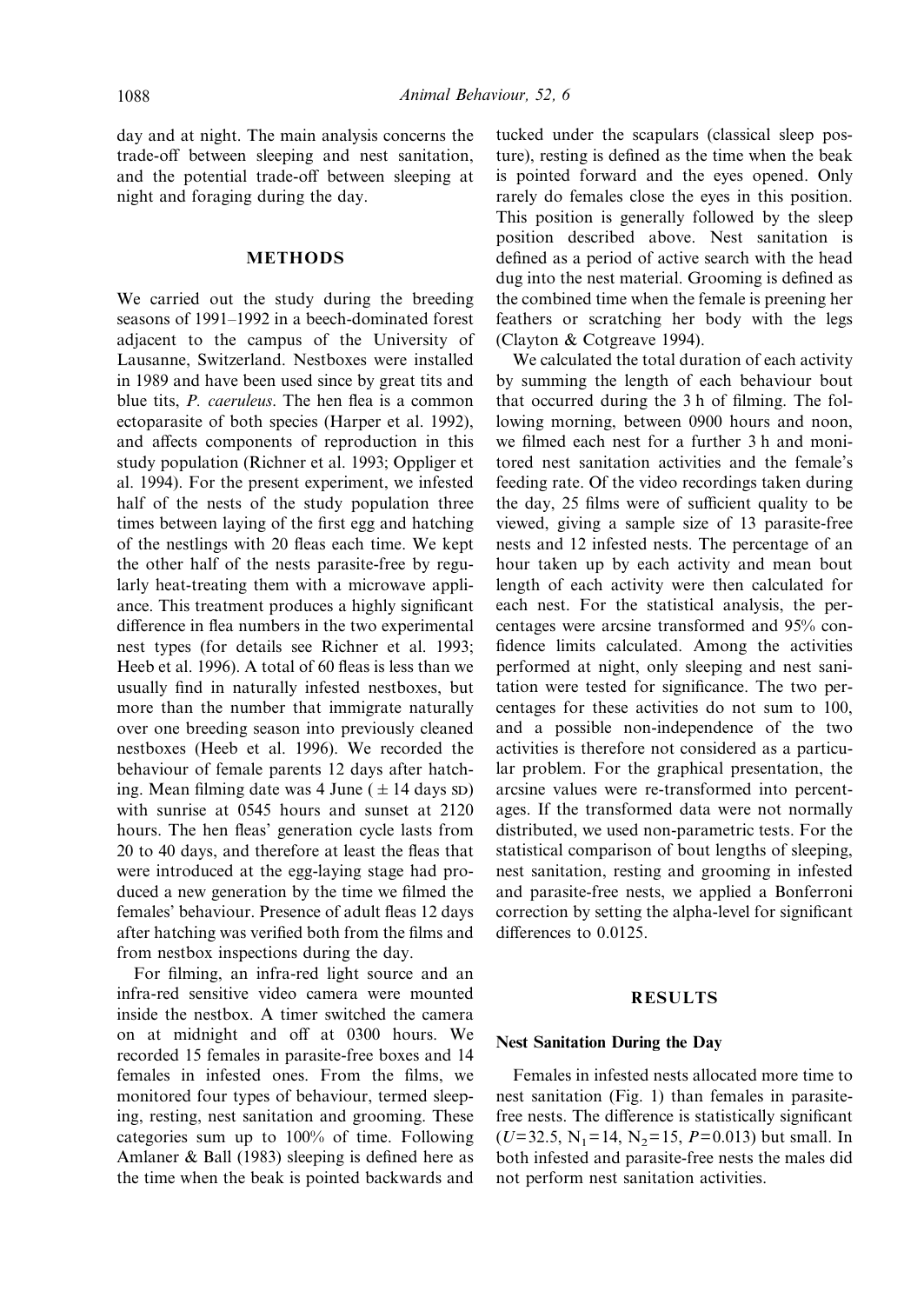

**Figure 1.** Mean ( $\pm$  95% CI) percentage of an hour taken up by nest sanitation during the day for females in parasite-free (*N*=12) and infested (*N*=13) nests.

#### **Behaviour at Night**

#### *Sleeping*

The mean percentage of time that females spent in the sleeping position was 73.5% in parasite-free nests (Fig. 2a), but 48.1% in infested nests. This ectoparasite-induced reduction of 25% is statistically significant (*t*=2.55, *df*=27, *P*=0.017). Mean bout length of a sleeping period (Fig. 2b) was also significantly reduced in infested nests (*t*=4.26, *df*=27, *P*<0.001). On average, the females of infested nests woke up after sleeping for 150 s, and females in parasite-free nests after 360 s.

## *Nest sanitation*

Nest sanitation (Fig. 2c) increased significantly from 8.3% of total time in parasite-free nests to 27.1% in infested nests (*t*=4.76, *df*=27, *P*<0.001). Mean duration of a nest sanitation bout (Fig. 2d) was significantly longer ( $t=2.82$ ,  $df=27$ ,  $P=0.009$ ) when ectoparasites were present  $(28.4 \pm 2.7 \text{ s})$ than if they were absent  $(41.3 \pm 3.7 \text{ s})$ .

#### *Resting and grooming*

The mean percentage of time that females spent in the resting position was similar for infested  $(15.1\%, \text{ range}=0-59\%)$  and parasite-free  $(14.6\%, \text{ range}=0.00)$ range=0–54%) nests. Mean resting bout length  $(±1$  se) did not differ significantly between the two groups  $(72.9 \pm 14.3 \text{ s}$  in parasite-free nests versus  $49.3 \pm 7.0$  s in infested nests;  $t=1.47$ , *df*=27, *P*=0.16, power for detecting a significant difference at alpha of 0.05=29.3% (see Cohen 1988)).

Compared with the other activities, the percentage of time that females groomed themselves was small for both parasite-free (mean=0.9%, range=0–4.6%) and infested birds (mean=1.5%, range=0–9.8%). Grooming bout length did not differ between the two groups  $(14.2 \pm 2.4 s)$  in parasite-free nests versus  $11.4 \pm 2.4$  s in infested nests; *t*=0.74, *df*=27, *P*=0.47, power=12.5%).

#### **Females' Rates of Food Provisioning**

The mean number of feeding trips per h  $( \pm 1 \text{ s})$ was not significantly different between females of infested  $(17.6 \pm 2.7)$  and parasite-free  $(18.4 \pm 2.8)$ nests (*t*=0.21, *df*=23, *P*=0.83, power=5.5%). Within each treatment group, there was also no correlation between the percentage of time that a female spent in sleeping position and her subsequent rate of food provisioning the following morning (infested nests: *r*=0.17, *N*=12, *P*=0.57; parasite-free nests: *r*=0.23, *N*=13, *P*=0.47).

### **DISCUSSION**

The study shows that ectoparasites affected the pattern of time allocation of brooding females. The most marked changes occurred at night when infested females increased the time spent on nest sanitation more than three-fold. This increase occurred at the expense of sleeping time, and therefore begs the question of the consequences of this considerable reduction in sleeping. The answer depends largely on the supposed function of sleep, which is often considered as a 'nonbehaviour'. As Toates (1980) pointed out, the function of sleep in birds is poorly understood, although a relatively large part of a bird's life is devoted to this behaviour. It is interesting to note that for females in infested nests the length of sleeping bouts was considerably shortened. Thus,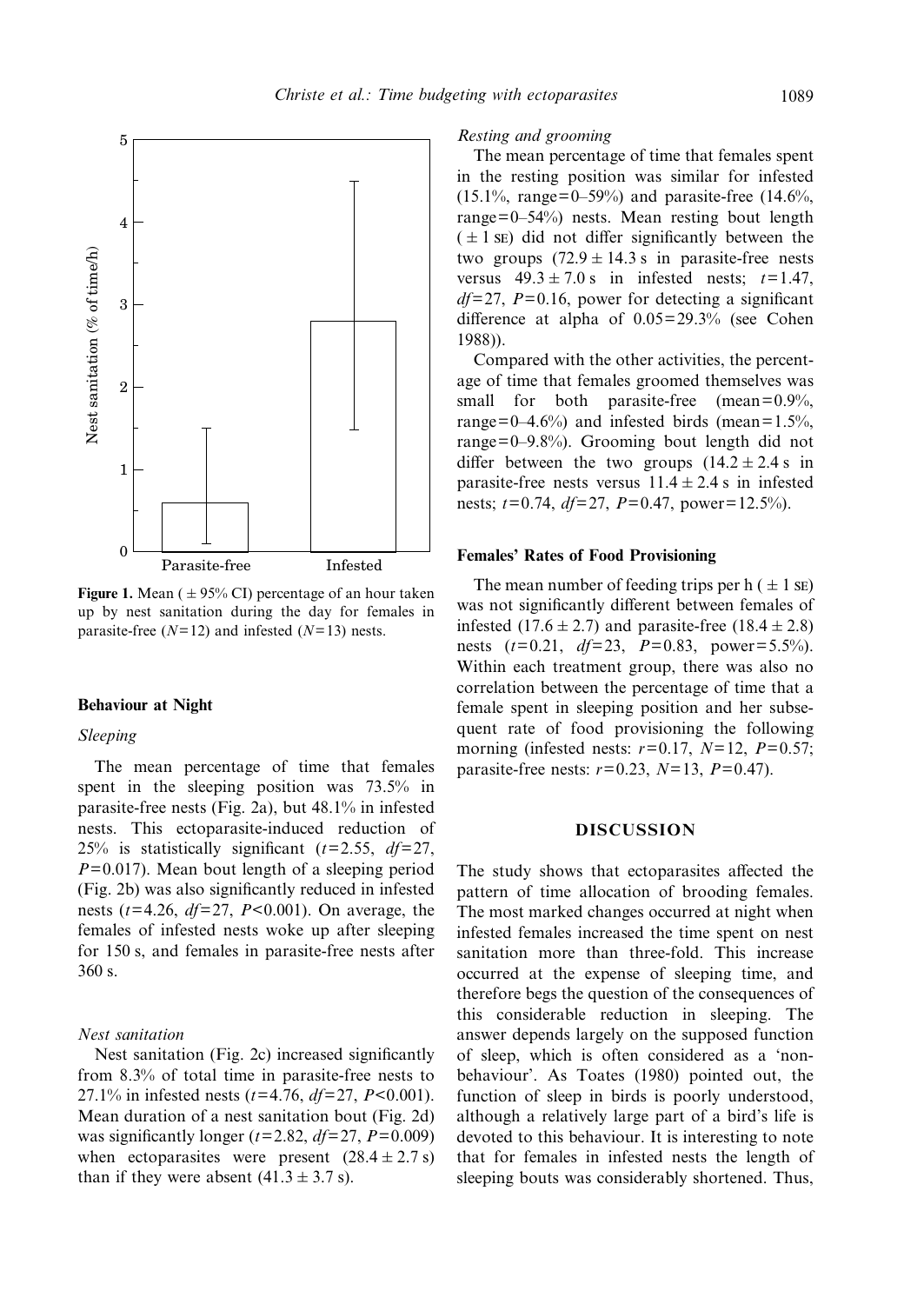

**Figure 2.** Mean ( $\pm$  95% CI) percentage of a night hour taken up by sleeping (a), or nest sanitation behaviour (c), for females in parasite-free ( $N=15$ ) and in infested ( $N=14$ ) nests. Mean bout length ( $\pm 1$  su) of sleeping (b) and nest sanitation (d) activities during the night inside the nestboxes in parasite-free  $(N=15)$  and in infested  $(N=14)$  nests.

ectoparasites do not only affect the quantity of sleeping activity, but may also reduce its quality if one considers that the duration of a sleeping bout may be important for progressing into the subsequent phases of sleep. Again, this is a subject where little is known.

Several controversial hypotheses have been proposed for the function of sleep (for reviews see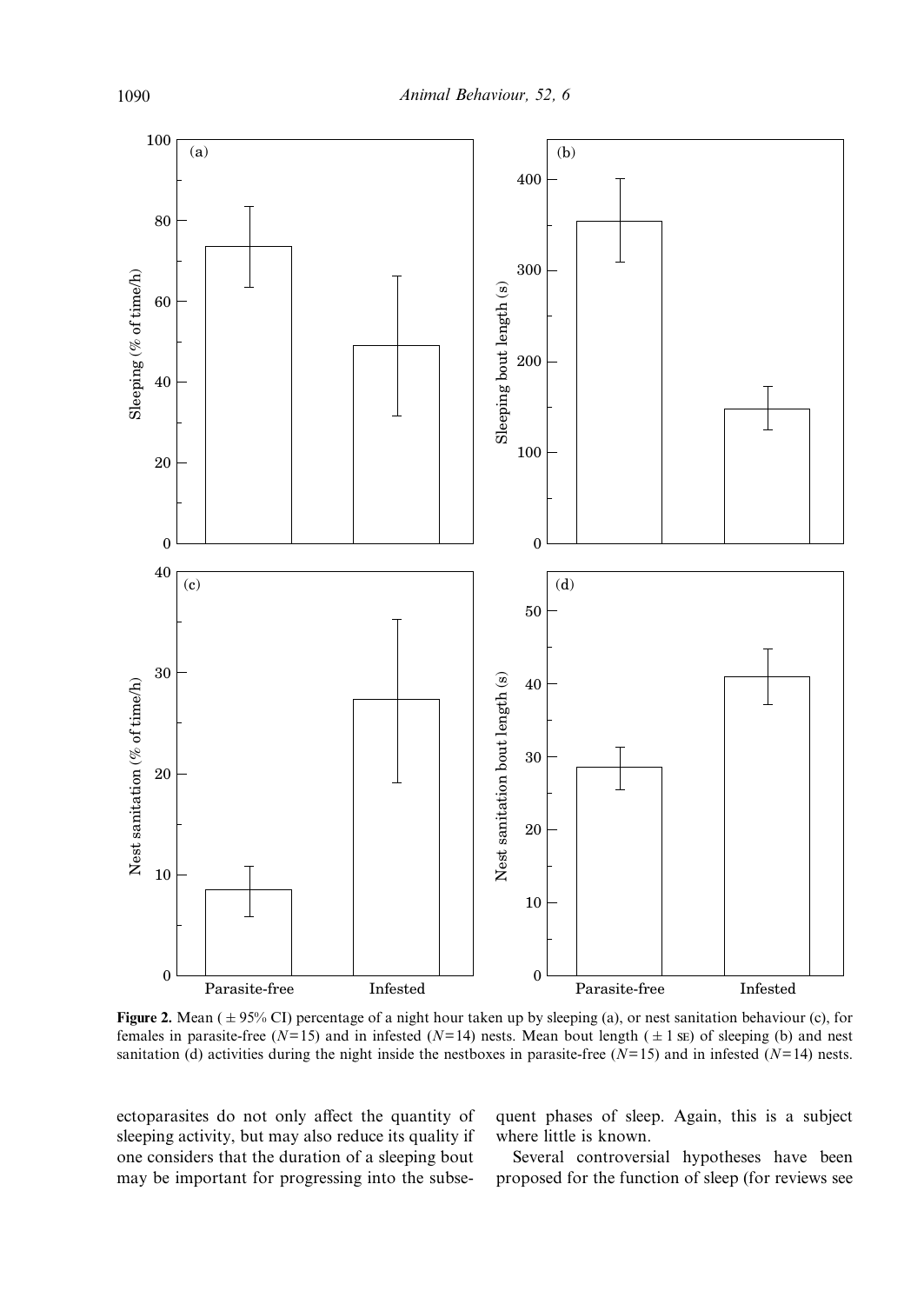Toates 1980; and Amlaner & Ball 1983). The three more common ones hold that sleep (1) serves to conserve energy (during sleep body temperature is lowered and energy is thereby saved), (2) has a restoring function (sleep restores physiological properties of some tissues, e.g. through degradation of toxic compounds that accumulated in the body during physical or mental activities), (3) is a state of immobilization that increases safety against predators during times that are unprofitable for the performance of other activities (Meddis 1975). Whatever the function may be, it is generally accepted that sleep provides some benefits to the organism. This also implies that a lack of sleep would carry some costs, which, in the case of a breeding bird, would increase the cost of reproduction.

These costs could manifest themselves over shorter or longer periods and could therefore affect current or future reproduction, or both. If the costs arise during the period of caring for the current brood, one would expect that nest sanitation would also be substantially increased during the day, unless foraging gives a much larger benefit than nest sanitation. The fact that infested birds increased nest sanitation during the day only marginally, but maintained a rate of food provisioning that was similar to that of non-infested birds, supports the above suggestion that the benefits arising from foraging are substantially larger than the benefits arising from nest sanitation.

If the costs arise only after the period of parental care, it would imply that the birds trade off future reproduction against investment in the current brood. As one possibility, the costs of reduced sleeping could be mediated by a reduction in immunocompetence with, as a consequence, a reduced survival after the period of current investment. We did not assess return rates of females in the subsequent year in our study.

Interestingly, females of nests in the heattreated group also showed some nest sanitation behaviours, although much less than females of infested nests. This may be due to a few fleas that immigrate into the nestboxes during the breeding cycle, as shown elsewhere (Heeb et al. 1996). There is also a striking difference between males and females, for which we cannot, at present, offer a satisfying explanation. Males of infested nests never engage in the typical nest sanitation behaviour shown by females but, in contrast to the females, increase their rate of food provisioning by nearly 50% compared with males of noninfested nests (Christe et al. 1996). A proximate explanation may be that the sexes differ in bill shape (Gosler 1987) which makes females more efficient than males in finding fleas in the nest and killing them. From a life-history point of view, a major difference between males and females in the underlying trade-offs that govern these activities would be predicted. Sleep deprivation in infested females may well influence such trade-offs. Most of the findings of the present study therefore argue for a need of a better understanding of the function of sleep in birds.

## **REFERENCES**

- Amlaner, C. J. Jr. & Ball, N. J. 1983. A synthesis of sleep in wild birds. *Behaviour*, **87,** 85–119.
- Berndt, R. & Winkel, W. 1972. Ueber das Nächtigen weiblicher Meisen (*Parus*) während der Jungenaufzucht. *J. Ornithol.*, **113,** 357–365.
- Christe, P., Richner, H. & Oppliger, A. 1996. Begging, food provisioning, and nestling competition in great tit broods infested with ectoparasites. *Behav. Ecol.*, **7,** 127–131.
- Clayton, D. H. 1991. Coevolution of avian grooming and ectoparasite avoidance. In: *Bird–Parasite Interactions: Ecology Evolution and Behaviour* (Ed. by J. E. Loye & M. Zuk), pp. 258–289. Oxford University Press.
- Clayton, D. H. & Cotgreave, P. 1994. Relationship of bill morphology to grooming behaviour in birds. *Anim. Behav.*, **47,** 195–201.
- Cohen J, 1988. *Statistical Power Analysis for the Behavioral Sciences*. Hillsdale, New Jersey: Lawrence Erlbaum.
- Cotgreave, P. & Clayton, D. H. 1995. Comparative analysis of time spent grooming by birds in relation to parasite load. *Behaviour*, **131,** 171–187.
- Gosler, A. G. 1987. Patterns and process in the bill morphology of the great tit *Parus major*. *Ibis*, **129,** 451–476.
- Harper, G. H., Marchant, A. & Boddington, D. G. 1992. The ecology of the hen flea *Ceratophyllus gallinae* and the moorhen flea *Dasypsyllus gallinae* in nestboxes. *J. Anim. Ecol.*, **61,** 317–327.
- Hart, B. L. 1992. Behavioral adaptations to parasites: an ethological approach. *J. Parasitol.*, **78,** 256–265.
- Heeb, P., Werner, I., Richner, H. & Kölliker, M. 1996. Horizontal transmission and reproductive rates of hen fleas in great tit nests. *J. Anim. Ecol.*, **65,** 474–484.
- Keymer, A. & Read, A.F. 1991. Behavioural ecology: the impact of parasitism. In: *Parasite–Host Associations: Coexistence or Conflict?* (Ed. by C. A. Toft, A. Aeschlimann & L. Bolis), pp. 37–61. Oxford: Oxford University Press.